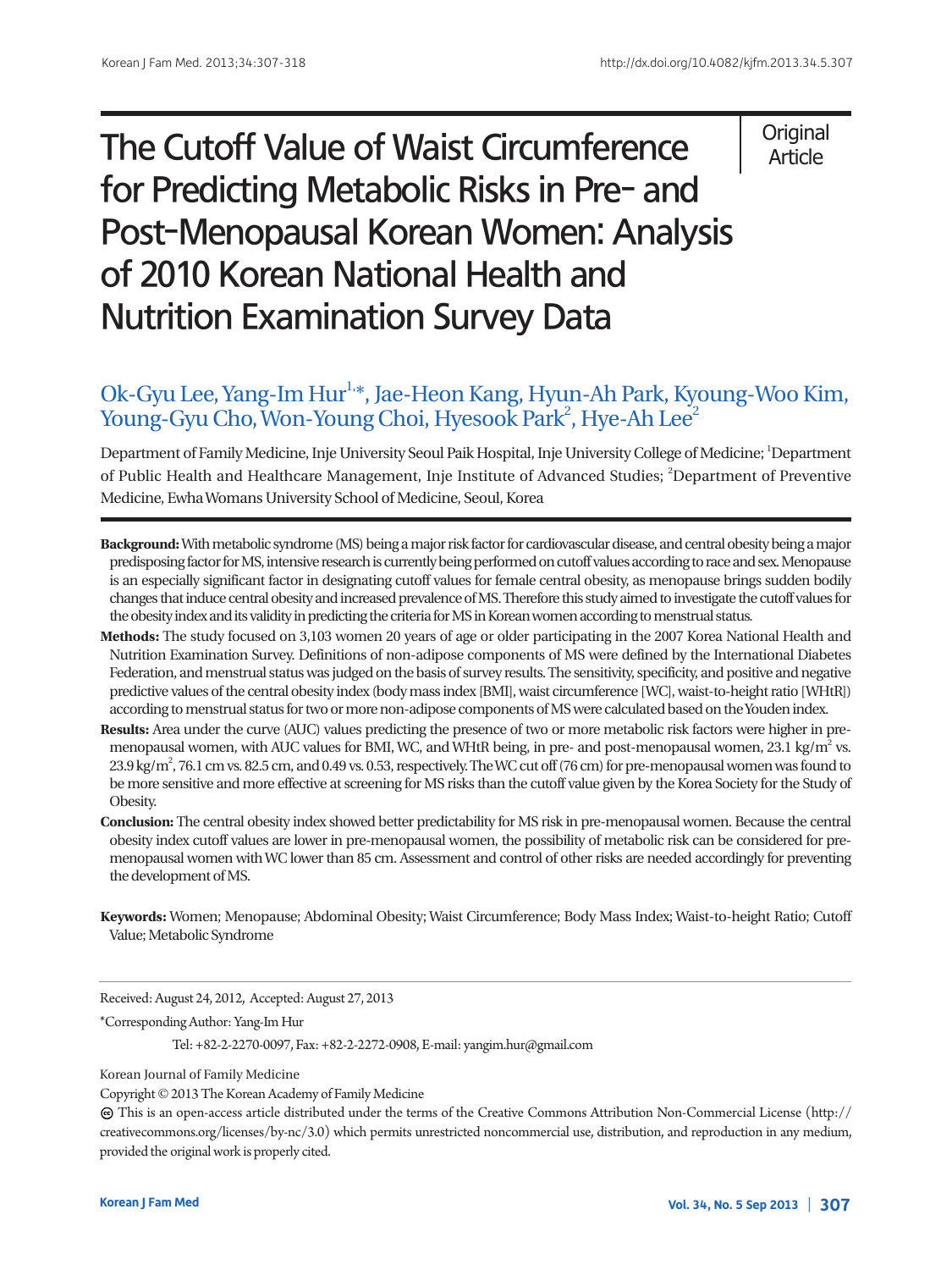# INTRODUCTION

Metabolic syndrome (MS) is a broadly defined concept that seeks to describe the interactions and mutual synergism of risk factors such as central obesity, impaired glucose tolerance, hypertension, and hyperlipidemia, which are known to be causes of cardiovascular disease, and are the basis for the design of currently used preventive measures against cardiovascular disease.<sup>1)</sup> As obesity and especially central obesity have increasingly been implicated in the pathogenesis of symptoms-drops in high density lipoprotein (HDL) levels, increasing triglyceride levels, insulin resistance, and hyperglycemia the characteristic harbingers of  $MS<sub>1</sub><sup>2,3</sup>$  the significance of central obesity as a predisposing factor for MS has been increasingly emphasized.

Central obesity is a keystone in the diagnosis of MS, as defined by the International Diabetes Federation  $(IDF)^{1}$ Diagnostic criteria set forth by each international organization for obesity as part of the definition of MS vary. The World Health Organization (WHO)'s 1998 criteria for central obesity are a waist-hip ratio of 0.9 or higher for males and 85 or higher for females or a body mass index (BMI) > 30 kg/m<sup>2,4)</sup> while the 2001 National Education Cholesterol Program Adult Treatment panel III (NCEP ATP III) guidelines are a waist circumference (WC) of 102 cm or greater in males and 88 cm or greater for females, with equal weight being given to the predictive value of this criterion as to other risk factors.<sup>5)</sup> In the revised 2005 NCEP ATP III criteria, the characteristics of those genetically of Asian origin were taken into account and the cutoff values were revised to 90 cm for men and 80 cm for women.<sup>6)</sup> Likewise, the 2005 IDF standards advise the use of separate criteria for each race and sex.<sup>1)</sup>

According to the calculations made by the Korea Society for the Study of Obesity (KOSSO), based on the results of the 1998 Korea National Health and Nutrition Examination Survey (KNHANES), cut off standard values for central obesity were determined to be 90 cm in males and 85 cm in females.<sup>7)</sup> According to the KNHANES, the prevalence of MS in the Korean population has been steadily increasing, with a total prevalence of  $31.3\%$  in 2007.<sup>8)</sup> Scrutiny of the distribution of MS prevalence according to age reveals the notable finding that, while male prevalence of MS increases steadily with age, the prevalence of MS in women shows a sharp increase in the  $50s<sub>0</sub><sup>8</sup>$  implying that age is not the only factor determining the prevalence of MS in

women but that experience of menopause also shows significant correlation. According to the results of the 2010 KNHANES, the prevalence of obesity as defined by BMI and WC (85 cm) was 12.1% and 7.6% for the age range of 19 to 29, 19.0% and 12.2% for 30 to 39, 26.7% and 18.1% for 40 to 49, 33.8% and 30.3% for 50 to 59, 43.3% and 43.3% for 60 to 69, and 34.4% and 44.9% for those over 70. The prevalence of obesity was comparatively higher in women over the age of  $50<sub>1</sub><sup>9</sup>$  implying that post-menopausal obesity, especially central obesity, has a correlation to the prevalence of MS. And the gap between the prevalence of obesity as defined by BMI and WC in women under the age of 50 shows the possibility that KOSSO's central obesity cutoff value ( $\geq 85$  cm) cannot reflect obesity-related disorders precisely.

According to preliminary reports, menopausal women undergo not only changes in BMI and triglyceride levels, $10$ ) but also redistribution of body fat due to dropping estrogen levels resulting in increases in visceral  $fat^{11}$  as well as waist-hip ratio.<sup>12)</sup> Taking such differences between pre- and post-menopausal states into account, there have been papers on the predictive value of WC. A 2012 study by Chu et al.13) on Taiwanese women calculated the WC cutoff value predictive of MS, according to age and menopausal status. Even within the same age group (<65 years) a lower cutoff value of 78 cm was calculated for the pre-menopausal group, as opposed to a cutoff value of 82.4 cm for menopausal women of the same age.

The obesity index such as BMI, WC, and waist-to-height ratio (WHtR) have been used to predict MS and associated cardiovascular disease, and taking into account a trend towards decreasing levels of obesity in the female Korean population $9)$  and the character between pre- and post-menopausal states, $10-12$ ) further research on optimal cutoff values for obesity index for identifying metabolic risk factors in women of menstrual status is necessary. Therefore, this study aimed to investigate the optimal cutoff values for the central obesity index (BMI, WC, and WHtR) as well as the validity of these measurements in predicting the criteria for MS in Korean women by menstrual status.

# **METHODS**

#### 1. Research Results and Target Population

The KNHANES is a nationwide annual survey conducted on a representative sample population, and is comprised of two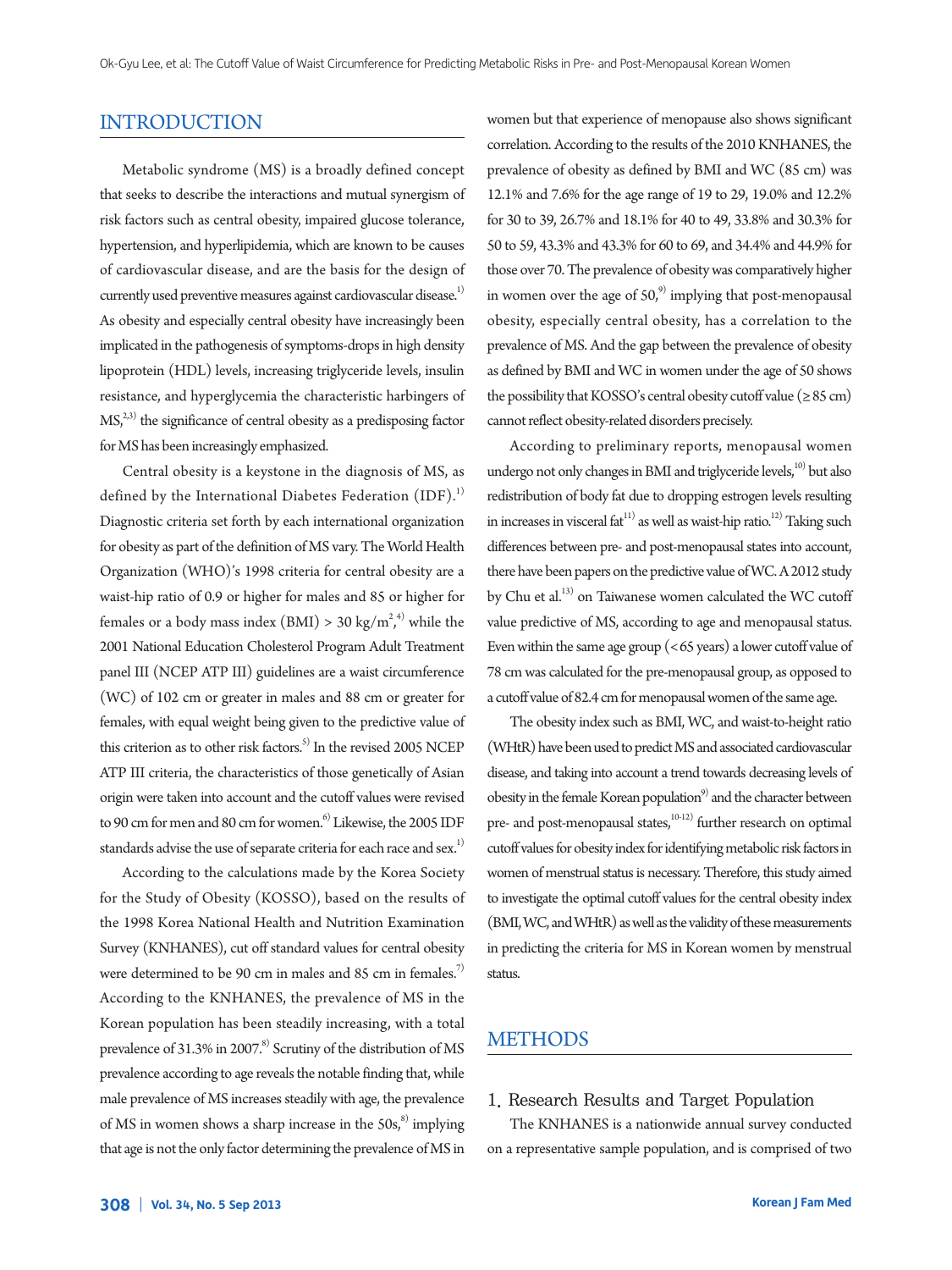main surveys: health inspection and nutritional inspection. This study was based on an analysis of the results of the KNHANES V-1, 2010 survey, the research methodology of which is recorded in the manual for use of source data in the 2010 KNHANES.<sup>14)</sup> From the original pool of 3,735 potential participants, those 1) non-respondents pertaining to menopausal state, 2) pregnant or breastfeeding, 3) for whom anthropometric measurements or lab test results were not available, 4) denying experiencing menopause at a significantly advanced age (65 years or greater), and 5) who had not fasted for eight hours preceding lab tests were excluded from the final subject population, which consisted of 3,103 women over the age of 20.

#### 2. Anthropometric Measurements and Lab Tests

All Anthropometric measurements taken as part of the KNHANES test were taken by trained and skilled examiners using a consistent methodology as follows. Height and weight were measured to the nearest 0.1 cm using a portable extensimeter (SECA 225; SECA, Hamburg, Germany) and to the nearest 0.1 kg using a calibrated balance scale (GL-6000-20; CAS KOREA, Seoul, Korea), with the patients dressed in a light weight gown or underwear only. WC was measured to the nearest 0.1 cm during exhalation, using a measuring tape (SECA 200, SECA) at the horizontal plane midway between the inferior costal margin and the iliac crest, at the mid-axillary line. BMI was defined as body weight/height $\textsuperscript{2}$  (kg/m<sup>2</sup>). Blood pressure was measured with the subject having rested for 5 minutes in a sitting position in a comfortable chair, and not having consumed nicotine for at least 30 minutes prior.

Blood samples were taken from venous blood after a minimum 8-hour fast, and analyzed for fasting glucose, triglycerides, and low density lipoprotein (LDL) using the Hitachi Automatic Analyzer 7600 (Hitachi, Tokyo, Japan). As per the instructions of the KNHANES source material use guidelines, $14$ ) compensate blood pressure values were used, and HDL values were derived using conversion equations provided by the institution performing the examinations.

## 3. Definition

The non-adipose components of the MS were defined using IDF criteria:<sup>1)</sup> 1) triglycerides  $\geq$  150 mg/dL, 2) HDL cholesterol < 50 mg/dL (women), 3) systolic blood pressure ≥

130 mm Hg or diastolic blood pressure ≥ 85 mm Hg or subject taking antihypertensive medications, 4) fasting plasma glucose level ≥ 100 mg/dL or receiving treatment for diabetes with oral hypoglycemic medication or insulin.

In order to compare the diagnostic accuracy of different central obesity cutoff values according to menopausal state, WC criteria were taken from the guidelines of the 2005 KOSSO (WC  $\geq$  85 cm),<sup>7)</sup> and obesity index criteria were derived from the Asia-Pacific standards set forth by the WHO (overweight  $\geq 23 \text{ kg/m}^2$ , obesity  $\geq 25 \text{ kg/m}^2$ .<sup>6)</sup> The menopausal state was described as self-reported amenorrhea caused by natural or artificial menopause (e.g., induced by oophorectomy).

Subjects having smoked more than 100 cigarettes in their lifetime and currently still smoking were defined as current smokers, subjects having smoked more than 100 cigarettes but previously quit as past smokers, and subjects who had smoked less than 100 cigarettes in their lifetime were defined as non-smokers. Drinking status was defined in relation to frequency of alcohol consumption, distinguishing between those imbibing more or less frequently than once per month. Socioeconomic status (SES) was determined by highest level of education completed: middle school or lower, high school, and university or college.

#### 4. Statistical Analysis

All analyses except analysis using the receiver operating characteristic (ROC) curve were performed to incorporate sampling weight (wt ivex) considering the multistage probability sampling design of KNHANES. Subjects were divided into two groups based on menopause status, with differences between items being calculated by t-test and chi-square methods. Continuous variables were expressed as mean and standard error. Discrete variables were expressed as proportions and standard error. In order to determine the predictive accuracy of central obesity index values (BMI, WC, and WHtR) for each or more than two non-adipose components of MS (high glucose, hypertension, hypertriglyceridemia, and low HDL cholesterol), the ROC curve was used. Each area under the curve (AUC) and 95% confidence interval  $\text{(CI)}$  values were calculated, with instances of AUC  $> 0.7$ being considered to have significant predictive value, and a chisquare test was performed to determine differences in AUC area between the two.

The optimal cut off was determined using the Youden index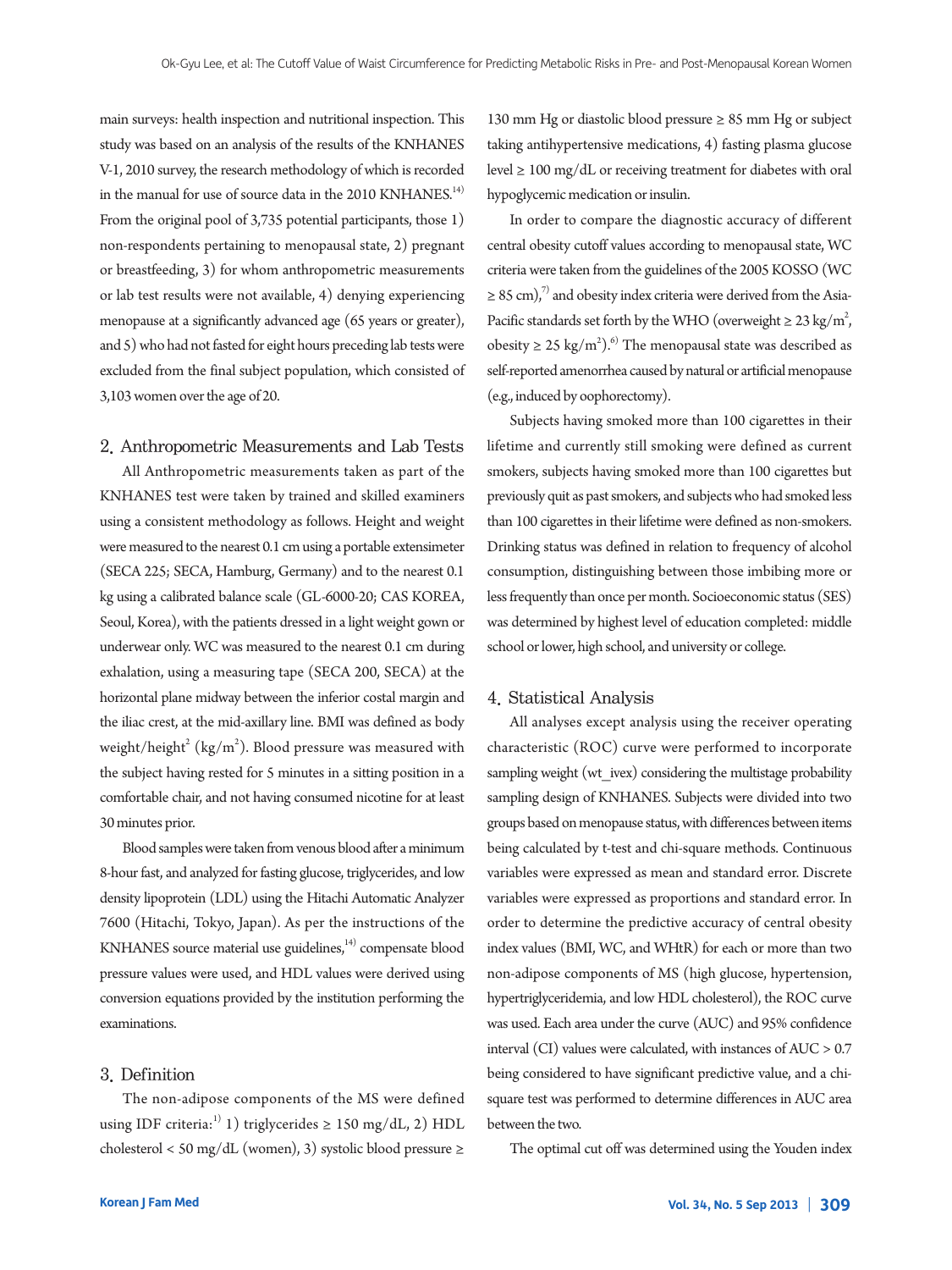(maximum value of sensitivity + specificity-1), deriving values for the sensitivity, specificity, positive and negative predictive value, and J-values (sensitivity + specificity-1) of each.<sup>15,16)</sup> These values were also calculated for WC > 85 cm, the original standard for central obesity in Korean women, as well as for the WHO Asia-Pacific guidelines defining a BMI of 23 kg/m<sup>2</sup> as overweight, and  $25 \text{ kg/m}^2$  as obese.

We performed multivariate logistic regression analysis order to define the adjusted odds ratio (OR) for the presence of nonadipose components of MS when participants' WC exceeded the cutoff values. The covariates were smoking, alcohol consumption, and SES. Statistical approval of the AUC surface areas of each of the two groups was performed by way of Stata ver. 11.0 (Stata Co., College Station, TX, USA), and PASW SPSS ver. 18.0 (SPSS Inc., Chicago, IL, USA) was used for all other statistical analyses. P-values of less than 0.05 were considered statistically significant.

## **RESULTS**

#### 1. Subject Characteristics

In Table 1, characteristics of the pre- and post-menopausal women were compared. Average age was 36.8 for pre-menopausal women, and 62.7 for post-menopausal women. Average WC was 74.99 cm for pre-menopausal women and 82.38 cm for post-menopausal women. The predicting factors for obesity such as BMI, WC, and WHtR were significantly higher in postmenopausal women than pre-menopausal women, and all results were statistically significant. 17.8% of pre-menopausal women and 62.2% of post-menopausal women had two or more components of non-adipose MS (Table 1).

The proportion of subjects who reached an education level of middle school or lower, high school, and above college were 12.2%, 44.9%, 42.9% in pre-menopausal women and 79.4%, 15.9%, 4.7% in post-menopausal women, respectively. In pre-menopausal women 88.4% were non-smokers, 5.1% were ex-smokers, and 6.5% were current smokers; in post-menopausal women, 91.3% were non-smokers, 3.4% were ex-smokers, and 5.3% were current smokers. Fifty-point-eight percent of pre-menopausal women and 28.8% of post-menopausal women drank alcohol more than 1 time during 1 month.

Table 1. General characteristics of Korean pre- and post-menopausal women

| Variable                                                                | Pre-             | Post-            |  |
|-------------------------------------------------------------------------|------------------|------------------|--|
|                                                                         | menopause        | menopause        |  |
| Number                                                                  | 64.3(1.3)        | 35.7(1.3)        |  |
| Age $(y)^*$                                                             | $36.84 \pm 0.31$ | $62.68 \pm 0.38$ |  |
| Body mass index $(kg/m^2)^*$                                            | $22.63 \pm 0.11$ | $24.25 \pm 0.11$ |  |
| Waist circumference (cm)*                                               | $74.99 \pm 0.32$ | $82.38 \pm 0.33$ |  |
| Waist-to-height ratio*                                                  | $0.47 \pm 0.002$ | $0.54 \pm 0.002$ |  |
| Socioeconomic status*                                                   |                  |                  |  |
| <middle school<="" td=""><td>12.2(1.0)</td><td>79.4 (1.6)</td></middle> | 12.2(1.0)        | 79.4 (1.6)       |  |
| High school                                                             | 44.9(1.6)        | 15.9(1.3)        |  |
| $>$ College                                                             | 42.9(1.7)        | 4.7(0.7)         |  |
| Smoking status*                                                         |                  |                  |  |
| Current smoker                                                          | 6.5(0.9)         | 5.3(1.0)         |  |
| Ex-smoker                                                               | 5.1(0.7)         | 3.4(0.8)         |  |
| Non-smoker                                                              | 88.4 (1.0)       | 91.3(1.3)        |  |
| Alcohol intake (times/mo)*                                              |                  |                  |  |
| $\geq$ 1                                                                | 50.8(1.7)        | 28.8 (1.4)       |  |
| $\leq$ 1                                                                | 49.2(1.7)        | 71.2(1.4)        |  |
| Non-adipose components of the MS <sup>†</sup>                           |                  |                  |  |
| Elevated triglyceride*                                                  | 11.9(0.9)        | 32.9(1.6)        |  |
| Reduced HDL cholesterol*                                                | 44.3(1.5)        | 57.9(1.7)        |  |
| Elevated blood pressure*                                                | 11.2(0.9)        | 59.0 $(1.8)$     |  |
| Elevated fasting plasma glucose*                                        | 11.8(0.9)        | 36.4(1.8)        |  |
| $\geq$ 2 Non-adipose MS*                                                | 17.8(1.1)        | 62.2(1.7)        |  |

Values are presented as mean ± SE or % (SE).

MS: metabolic syndrome, HDL: high density lipoprotein.

\*P-value < 0.0001, analyzed by chi-square test or t-test. † The nonadipose components of the MS were defined according to the International Diabetes Federation criteria: 1) triglycerides ≥ 150 mg/dL, 2) HDL cholesterol < 50 mg/dL (women), 3) systolic blood pressure ≥ 130 mm Hg or diastolic blood pressure ≥ 85 mm Hg or subject taking antihypertensive medications, 4) fasting plasma glucose level  $\geq 100 \text{ mg/dL}$  or receiving treatment for diabetes with oral hypoglycemic medication or insulin.

# 2. Receiver Operating Characteristic Curve and Area under the Curve of Central Obesity Indicators for Predicting Non-adipose Metabolic Syndrome

AUC values of BMI, WC, and WHtR for identifying the presence of two or more non-adipose components are presented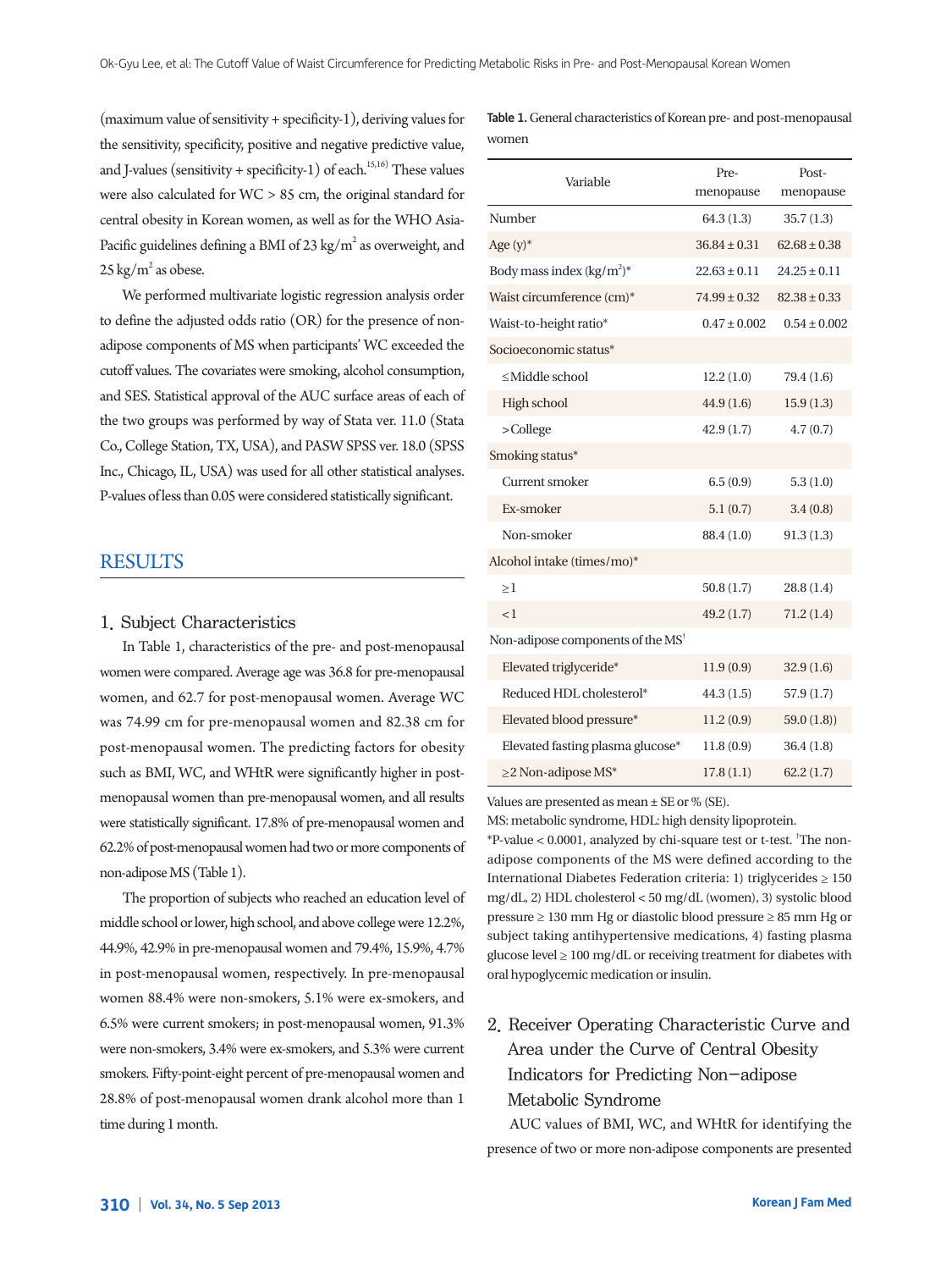| Table 2. AUC and 95% CI of obesity to identify the presence of the non-adipose MS |  |  |
|-----------------------------------------------------------------------------------|--|--|
|                                                                                   |  |  |

| Variable                          | Pre-menopause          | Post-menopause         |
|-----------------------------------|------------------------|------------------------|
| Two or more non-adipose MS        |                        |                        |
| <b>BMI</b>                        | $0.772(0.743 - 0.800)$ | $0.635(0.605 - 0.666)$ |
| <b>WC</b>                         | $0.788(0.762 - 0.814)$ | $0.676(0.646 - 0.705)$ |
| WHtR                              | $0.793(0.767 - 0.819)$ | $0.683(0.653 - 0.712)$ |
| High glucose*                     |                        |                        |
| <b>BMI</b>                        | $0.714(0.678 - 0.750)$ | $0.617(0.586 - 0.649)$ |
| <b>WC</b>                         | $0.724(0.689 - 0.758)$ | $0.644(0.613 - 0.674)$ |
| WHtR                              | $0.734(0.701 - 0.768)$ | $0.644(0.613 - 0.674)$ |
| High blood pressure <sup>†</sup>  |                        |                        |
| <b>BMI</b>                        | $0.718(0.682 - 0.754)$ | $0.633(0.603 - 0.662)$ |
| <b>WC</b>                         | $0.717(0.680 - 0.753)$ | $0.654(0.624 - 0.683)$ |
| WHtR                              | $0.739(0.704 - 0.774)$ | $0.676(0.647 - 0.705)$ |
| Hypertriglyceridemia <sup>#</sup> |                        |                        |
| <b>BMI</b>                        | $0.732(0.697 - 0.767)$ | $0.620(0.590 - 0.650)$ |
| <b>WC</b>                         | $0.750(0.719 - 0.792)$ | $0.633(0.604 - 0.663)$ |
| WHtR                              | $0.761(0.729 - 0.793)$ | $0.631(0.601 - 0.660)$ |
| Low HDL cholesterol <sup>§</sup>  |                        |                        |
| <b>BMI</b>                        | $0.644(0.618 - 0.670)$ | $0.541(0.510 - 0.572)$ |
| <b>WC</b>                         | $0.652(0.626 - 0.677)$ | $0.580(0.550 - 0.611)$ |
| WHtR                              | $0.645(0.619 - 0.671)$ | $0.581(0.550 - 0.611)$ |

Values are presented as an AUC (95% CI).

AUC: area under the curve, CI: confidence interval, MS: metabolic syndrome, BMI: body mass index, WC: waist circumference, WHtR: waist-to-height ratio, HDL: high density lipoprotein.

\*High glucose was diagnosed if fasting glucose ≥ 100 mg/dL or the subjects with oral hypoglycemic medication or insulin. † High blood pressure was diagnosed if systolic blood pressure ≥ 130 mm Hg, diastolic blood pressure ≥ 85 mm Hg, or the subjects with antihypertensive medications. <sup>‡</sup>Hypertriglyceridemia was diagnosed if triglycerides was ≥ 150 mg/dL. <sup>\$</sup>Low HDL cholesterol was diagnosed if HDL cholesterol was < 50 mg/dL.

in Table 2. AUC values of all indicators were all greater than 0.7 in pre-menopausal women, and less than 0.7 in post-menopausal women, showing that all indicators of central obesity were significantly (P < 0.001) more predictive of the presence of two or more non-adipose components of MS in pre-menopausal women than in menopausal women (Table 2), and also that differences in predictiveness were confirmed definitely by the ROC curve in Figure 1. Among indicators of central obesity, the AUC value of WHtR (0.793) was higher than WC and BMI (0.788 and 0.72).

AUC values of BMI, WC, and WHtR for identifying hyperglycemia, in pre-menopausal women, were 0.714, 0.724, and 0.734, respectively, showing that these indicators can predict hyperglycemia with significant accuracy. AUC values for hypertension and hypertriglyceridemia were both above 0.7 and all indicators of central obesity showed significant predictiveness, but the AUC value for low HDL cholesterol was under 0.7 and therefore did not show predictiveness. In post-menopausal women, AUC values of indicators of central obesity pertaining to each of the non-adipose components of MS were all under 0.7, showing that those indicators are not reliable predictors of metabolic disorder in post-menopausal women (Table 2).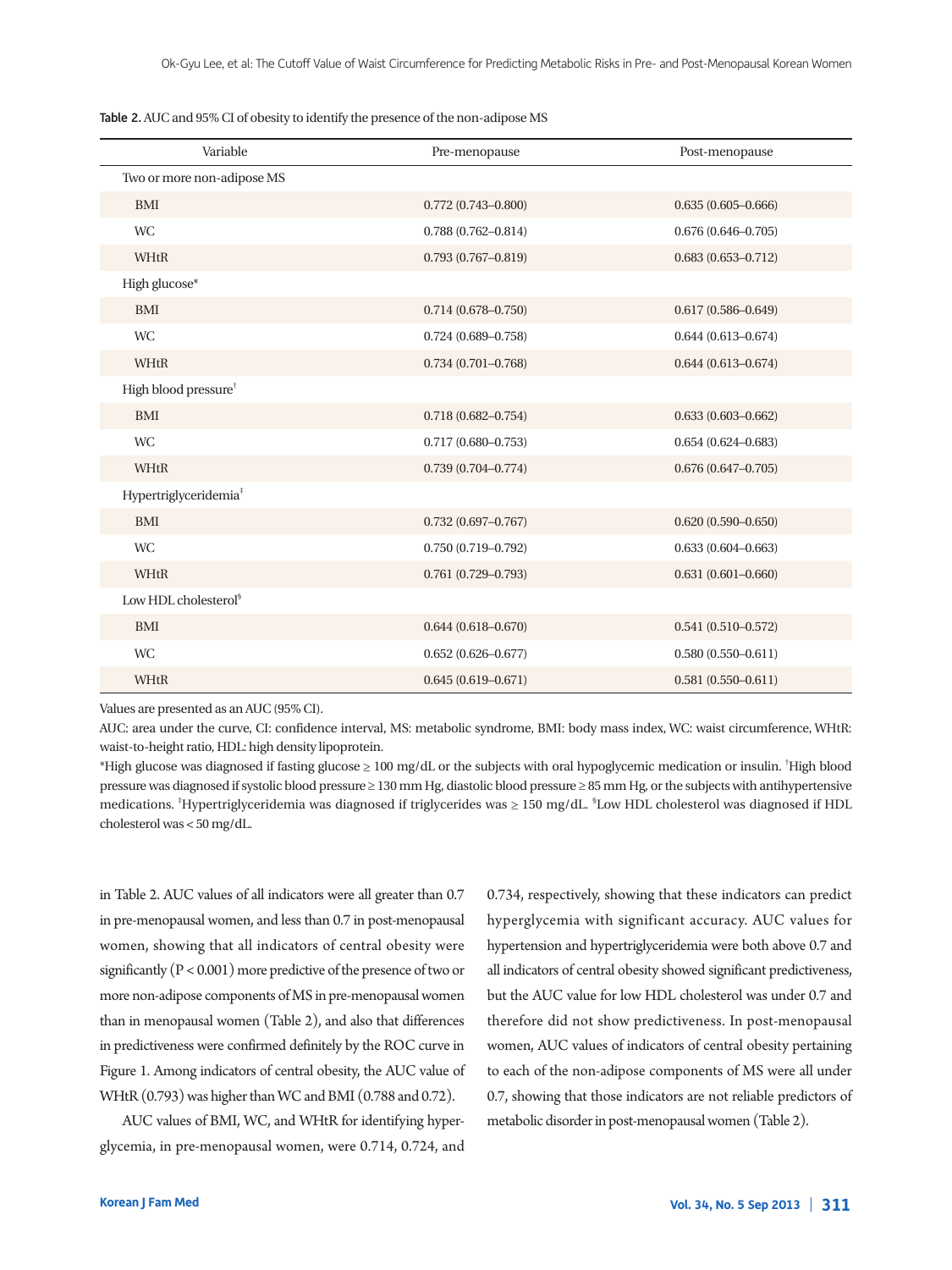

3. Cutoff Values of Body Mass Index, Waist Circumference, and Waist-to-height Ratio with Predictive Value for the Presence of Two or More Non-adipose Components of Metabolic Syndrome

Table 3 shows the cutoff values of central obesity indicators and the sensitivity, specificity, positive predictive value, and negative predictive value for predicting the presence of two or more non-adipose components of MS. The cutoff values of BMI, WC, and WHtR for pre- and post-menopausal women were each 23.1 kg/m<sup>2</sup> vs. 23.9 kg/m<sup>2</sup>, 76.1 cm vs. 82.5 cm, and 0.49 vs. 0.53, thus showing that BMI, WC, and WHtR cutoff values were each lower by 0.8 kg/m<sup>2</sup>, 6.4 cm, and 0.04 in the premenopausal group. Comparison of the specificity and sensitivity of the KOSSO's standard (85 cm) to the WC cutoff value obtained from each study group showed little difference between groups in menopausal women, but showed increased sensitivity (37.6%



Figure 1. The receiver operating characteristic curves of (A) body mass index, (B) waist circumference, and (C) waist-to-height ratio to predict the presence of two or more non-adipose metabolic syndrome (MS) in pre- and post-menopausal women. Area under the curve (AUC) values of indicators were all greater than 0.7 in pre-menopausal women, and lesser than 0.7 in post-menopausal women, showing that all indicators of central obesity were significantly (P < 0.001) more predictive of the presence of two or more non-adipose components of MS in pre-menopausal women than in post-menopausal women.

vs. 74.9%) and decreased specificity (91.4% vs. 67.3%) in premenopausal women (Table 3). Both this paper and the KOSSO guidelines report a significant (P < 0.001) increase in prevalence of central obesity corresponding to an increase in the number of nonadipose components of MS, and a larger gap between groups in pre-menopausal women in terms of rate of being diagnosed with central obesity (Figure 2).

# 4. Prevalence of Metabolic Syndrome and Risk of Metabolic Disorders

According to the KOSSO' cutoff value (WC  $\geq$  85 cm), prevalence of MS in pre- and post-menopausal women was 7.3% and 28.7%, respectively. The prevalence of MS in pre- and post-menopausal women was, according to our cutoff value ( $\geq 76.1$  cm in premenopausal women and  $\geq$  82.5 cm in post-menopausal women), 13.4% and 36.4%, respectively, a higher prevalence rate than with application of the KOSSO's cut off (Figure 3).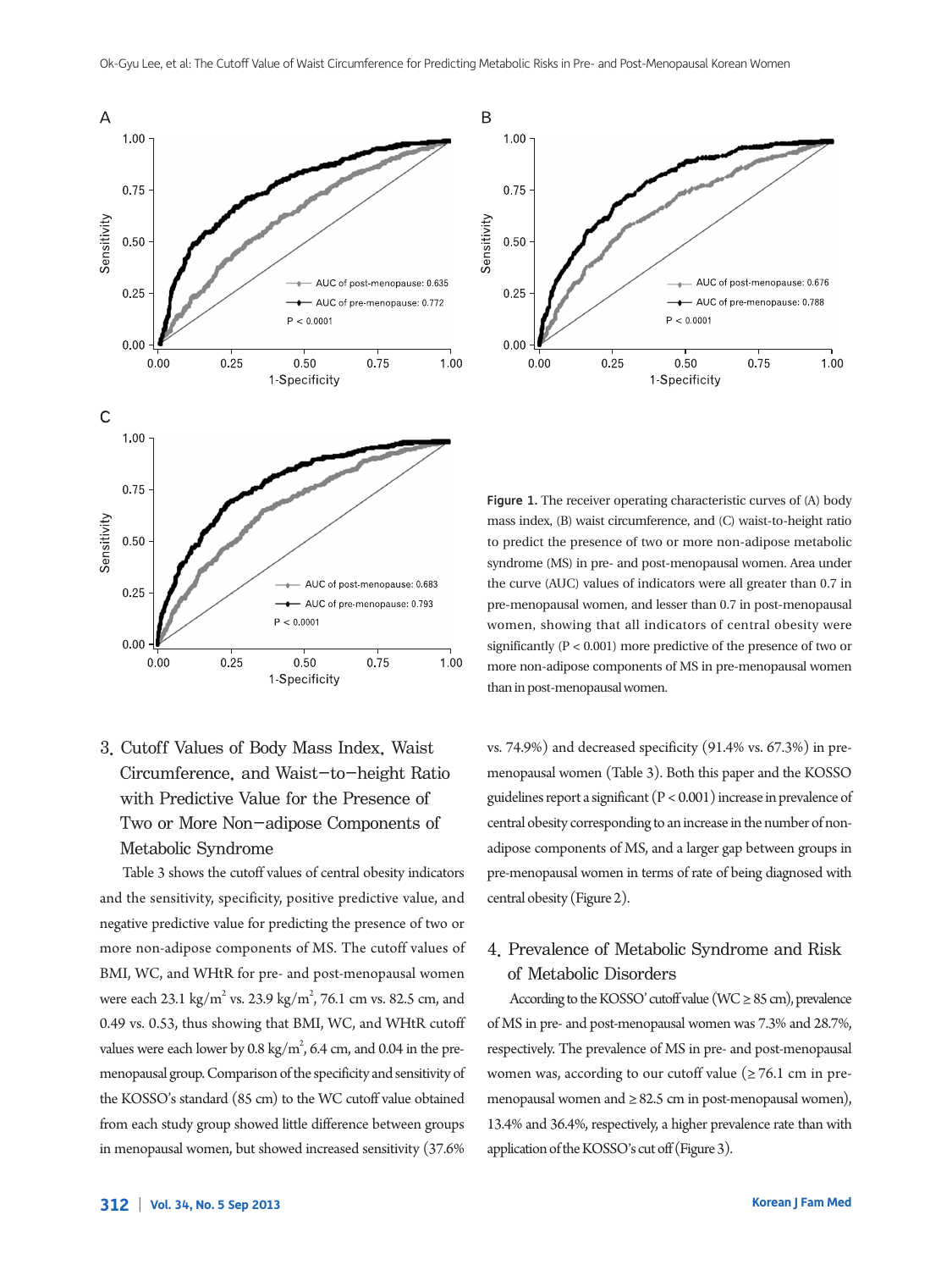| Variable                     |                                | Cut off | Sensitivity (%) | Specificity $(\%)$ | $PPV(\%)$ | $NPV$ (%) | J-value* |
|------------------------------|--------------------------------|---------|-----------------|--------------------|-----------|-----------|----------|
| Pre-menopause $(n = 1,745)$  |                                |         |                 |                    |           |           |          |
| $BMI$ (kg/m <sup>2</sup> )   | Optimal cut point <sup>†</sup> | 23.1    | 71.8            | 69.8               | 34.7      | 78.0      | 0.42     |
|                              | Overweight                     | 23      | 72.1            | 68.0               | 79.0      | 78.2      | 0.40     |
|                              | Obesity                        | 25      | 52.7            | 85.6               | 44.9      | 67.9      | 0.38     |
| WC (cm)                      | Optimal cut point <sup>†</sup> | 76.1    | 74.9            | 67.3               | 33.9      | 79.9      | 0.42     |
|                              | KOSSO's cut point              | 85      | 37.6            | 91.4               | 49.6      | 61.6      | 0.29     |
| WhtR                         | Optimal cut point              | 0.492   | 69.9            | 75.5               | 38.9      | 76.9      | 0.45     |
| Post-menopause $(n = 1,358)$ |                                |         |                 |                    |           |           |          |
| BMI $(kg/m^2)$               | Optimal cut point <sup>†</sup> | 23.9    | 59.4            | 61.4               | 72.0      | 71.1      | 0.21     |
|                              | Overweight                     | 23      | 69.9            | 49.4               | 23.6      | 76.9      | 0.19     |
|                              | Obesity                        | 25      | 43.2            | 75.0               | 74.3      | 63.8      | 0.18     |
| $WC$ (cm)                    | Optimal cut point <sup>†</sup> | 82.5    | 57.9            | 70.5               | 76.6      | 70.4      | 0.28     |
|                              | KOSSO's cut point              | 85      | 45.6            | 78.1               | 77.8      | 64.8      | 0.24     |
| WHtR                         | Optimal cut point <sup>†</sup> | 0.527   | 66.2            | 63.8               | 75.4      | 74.8      | 0.30     |

Table 3. Sensitivity and specificity of BMI, WC, and WHtR to detect two or more non-adipose MS

BMI: body mass index, WC: waist circumference, WHtR: waist-to-height ratio, MS: metabolic syndrome, PPV: positive predictive value, NPV: negative predictive value, KOSSO: Korea Society for the Study of Obesity.

 $*J$  = sensitivity + specificity–1. The optimal cut off point was obtained from 'Youden index as [maximum (J = sensitivity + specificity–1)].



Figure 2. (A) The proportion of subjects with abdominal obesity diagnosed by Korea Society for the Study of Obesity's cut off (≥85 cm) and (B) our cutoff points (≥76.1 cm for pre-menopausal women and ≥82.5 cm for post-menopausal women) according to the number of nonadipose components of metabolic syndrome (MS). The prevalence of central obesity were significantly (P < 0.001) increased corresponding to an increase in the number of MS, in both study groups, and with a larger gap between groups in pre-menopausal women in terms of rate of being diagnosed with central obesity.

Table 4 displays the risk of non-adipose MS presented by a WC measurement above the cut off, adjusting for age, smoking, alcohol consumption, and SES. When WC exceeded the cutoff value proposed by this paper, the risk of having two or more indicators of non-adipose MS increased by 4.9 times in premenopausal women, and by 3.0 times in post-menopausal women.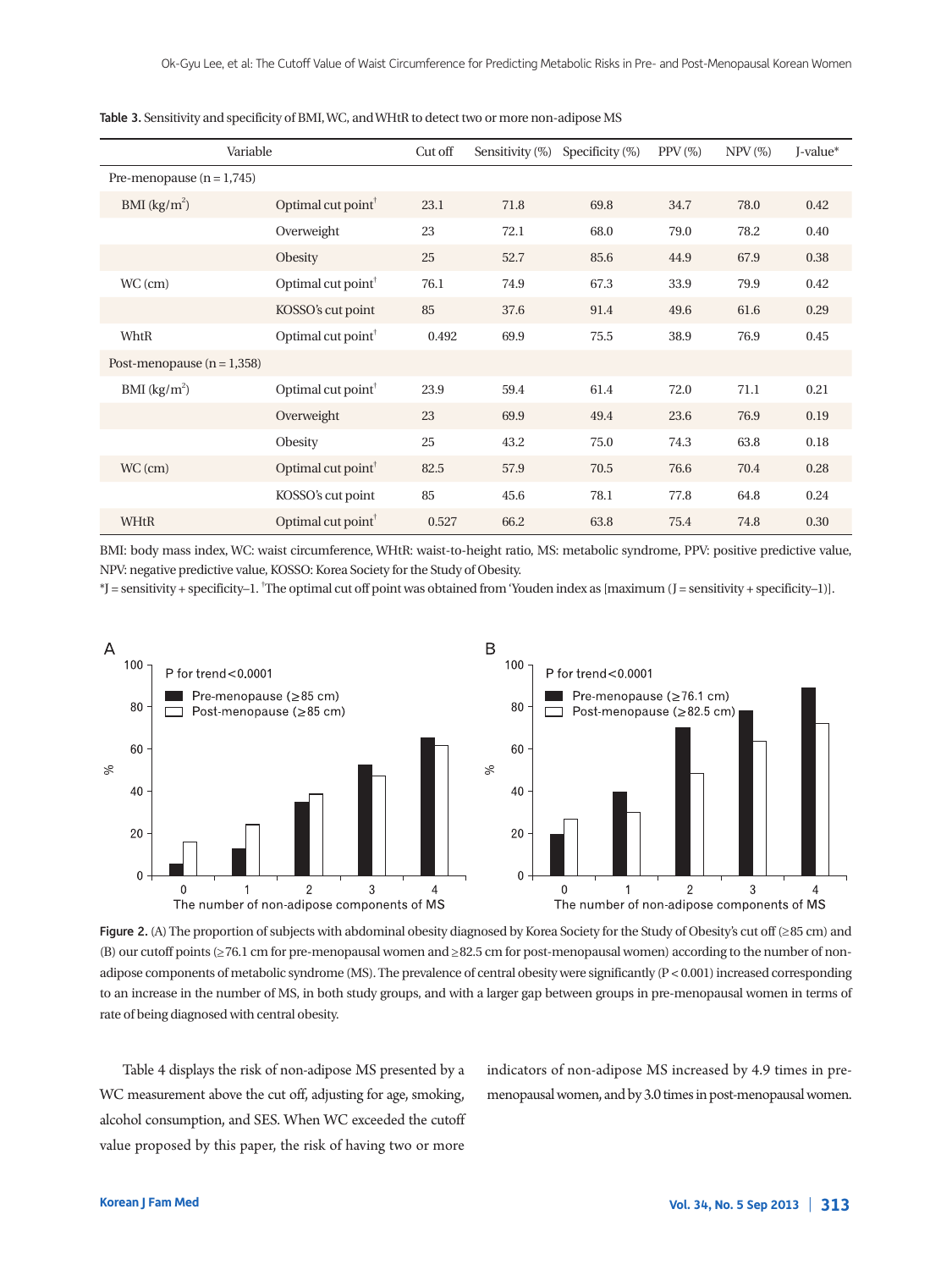| Risk factor                 | Age, smoking, alcohol, SES-adjusted OR (95% CI) |                                     |  |  |
|-----------------------------|-------------------------------------------------|-------------------------------------|--|--|
|                             | Pre-menopause (>76.1 cm)                        | Post-menopause $(>82.5 \text{ cm})$ |  |  |
| Two or more non-adipose MS* | $4.9(3.4 - 7.0)$                                | $3.0(2.1-4.2)$                      |  |  |
| High glucose*               | $3.4(2.2 - 5.4)$                                | $2.2(1.6-2.9)$                      |  |  |
| High blood pressure*        | $2.4(1.5-3.7)$                                  | $2.4(1.8-3.4)$                      |  |  |
| Hypertriglyceridemia*       | $3.5(2.3-5.3)$                                  | $2.0(1.5-2.7)$                      |  |  |
| Low HDL cholesterol*        | $2.6(2.0-3.4)$                                  | $1.5(1.2 - 2.0)$                    |  |  |

Table 4. ORs adjusted for age, smoking, alcohol, and SES for risk factors by WC cut off points of 76.1 cm in pre-menopausal and 82.5 cm in post-menopausal women

Values are age, smoking, alcohol, SES adjusted OR (95% CI).

OR: odds ratio, CI: confidence interval, SES: socioeconomic status, WC: waist circumference, MS: metabolic syndrome, HDL: high density lipoprotein.

 $*P < 0.001$ .



Figure 3. The proportion of subjects with metabolic syndrome using the International Diabetes Federation criteria (A) with Korea Society for the Study of Obesity's cut off  $(\geq 85 \text{ cm})$  and  $(B)$  with our waist circumference cut off points (≥76.1 cm for pre-menopausal women and ≥82.5 cm for post-menopausal women). According to the Korea Society for the Study of Obesity's cutoff value (≥85 cm), prevalence of metabolic syndrome in pre- and post-menopausal women was 7.3% and 28.7%, respectively. The prevalence of metabolic syndrome in pre- and post-menopausal women was, according to our cutoff value (≥76.1 cm in pre-menopausal women, ≥82.5 cm in post-menopausal women), 13.4% and 36.4%, respectively, a higher prevalence rate than with application of the Korea Society for the Study of Obesity's cut off. Values are presented as % (SE).

# DISCUSSION

The results of this study show that indicators of central obesity have greater predictive value for metabolic risk factors in pre-menopausal women than in menopausal women. Therefore it can be concluded that indicators of central obesity are effective predictors of risk of MS in pre-menopausal women. Research performed on elderly Koreans over the age of 63 by Seo et al.<sup>17)</sup> showed that the AUC value of WC as a predictor of the presence of two or more non-adipose components of MS was 0.682, similar to the values seen in our menopausal group. Chu et al.13) showed, in a study targeting Taiwanese women, that the predictiveness of WC for risk of MS was low in the menopausal group. Contrary to the results of our study, research results have also been reported to the effect that WC does not accurately reflect the presence of visceral fat in pre-menopausal women, unlike in menopausal women and men, $18$ ) and therefore has low predictive value for assessing risk of metabolic disease in that group. Loss of estrogen is an independent factor concerning many clinical signs relating to  $MS<sub>19)</sub>$  with other risk factors predisposing menopausal women to metabolic disorders including advanced age, decrease in physical activity,<sup>20)</sup> and increase in comorbidty.<sup>21)</sup> Therefore, the significance of obesity as the sole predictor of metabolic risk is comparatively lower in menopausal women compared to pre-menopausal women.

WC cutoff values predictive of the presence of two or more MS components are 76.1 cm and 82.5 cm in pre- and postmenopausal women, respectively, and in post-menopausal women the cutoff value did not differ significantly from the standard for central obesity set by KOSSO. However, in premenopausal women, the cutoff value was about 9 cm lower. In a study targeting the adult Korean female population between the ages of 20 and 60, Lee<sup>22)</sup> proposed a WC cutoff value of 78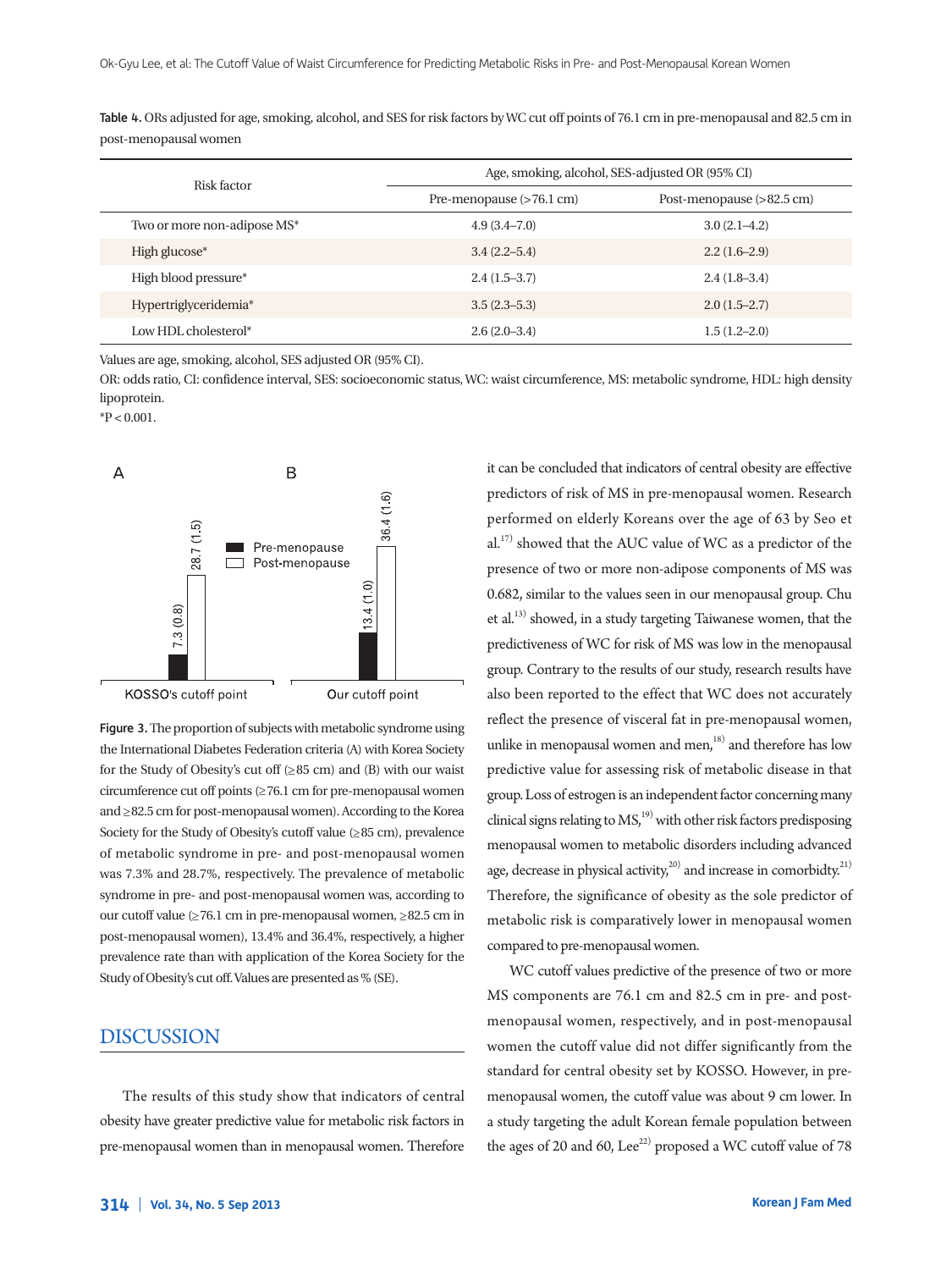cm for pre-menopausal women younger than 55 and 85 cm for women who had undergone menopause or reached the age of 55 as a predictor for the presence of at least one cardiovascular risk factor, with a 7 cm difference between the pre- and postmenopausal groups. A study performed on Chinese women setting the onset on menopause at 50 determined the WC cutoff values were 81.5 cm and 86.3 cm in pre- and post-menopausal women, respectively, and proposed that lower cutoff values must be enforced for pre-menopausal women.<sup>23)</sup> Hayashi et al.<sup>24)</sup> calculated the WC cutoff value most predictive of MS in American residents of Japanese descent and determined that WC cutoff values as diagnostic criteria should differ between pre- and post-menopause, at 80.8 cm and 89.0 cm, respectively. Other studies concur with this study's findings that, in order to more accurately predict the risk of MS in pre-menopausal women, lower standard cutoff values must be set for WC. In contrast, the Korean genetic epidemiological cohort study showed that the WC most predictive of cardiovascular disease was 80 cm, and showed no difference between age groups.<sup>25)</sup>

Age, along with menopause, is a significant factor in the onset of metabolic disorder, as revealed in many studies. In order to correct for the effect of age on the results of this study, a subgroup analysis was performed targeting the age group (range, 46 to 55 years), during which menopause most commonly begins (data not shown). Sub-group analysis results showed that the WC cutoff value for pre- and post-menopausal women were 76.75 cm and 79.05 cm, respectively, showing that even with age taken into consideration, the risk of MS may increase at lower WC values than the current value of 85 cm in pre-menopausal women.

The WC cutoff value of 76 cm set forth in this study for premenopausal women and the KOSSO central obesity standard of 85 percent may be compared for sensitivity and specificity. The criteria currently recommended by KOSSO shows high specificity but a low sensitivity of 37.6%, causing many patients in a danger of developing MS to go unnoticed and making this an unsuitable criteria for first-line screening for risk of MS, especially considering that aggressive management for prevention is crucial in pre-menopausal women. The WC cutoff value (76 cm) presented in this study shows greater sensitivity and is better suited for screening to prevent the development of MS. In addition, WC is a highly cost-effective and convenient examination compared to imaging studies to calculate visceral fat,

and has been reported to have a high predictive value for the onset of complications of MS.26) The KOSSO standards misdiagnosed as much as 44.7% and 47.4% of central obesity patients who were already diagnosed with MS on the basis of non-adipose components in the pre- and post-menopausal group, respectively. Application of the WC criteria proposed by this study missed only 19.2% and 33% of central obesity patients in the pre- and post-menopausal women, respectively and those trends were more evident in the pre-menopausal group. Thus, the criteria proposed by this study resulted in the discovery of the 25.5% of patients that could have been missed among pre-menopausal women, even before blood testing. Therefore a WC greater than 76 cm in pre-menopausal women implies an increased risk of MS and cardiovascular disease, and therefore a thorough check for other markers of metabolic dysfunction and aggressive maintenance therapy is strongly recommended for such patients.

Lee et al., $7$  who determined the KOSSO central obesity criteria for adults of 20 to 80 years of age, set forth a WC cutoff value of 75 to 80 cm as predictive of MS in women. However, this criterion was based on the finding that the OR for possessing two or more non-adipose components sharply rose as WC exceeded 85 cm, and that OR remained steady at 5 when the WC was between 80 and 85 cm. When WC is greater than the cutoff values proposed in this study, the risk of having two or more non-adipose components of MS increases by 4.9 in premenopausal women, showing that a WC of 76.1 cm or greater is a comparatively powerful predictor of metabolic dysfunction, these findings being based on an OR value not significantly differing from that set forth in the KOSSO study. Using the cutoff values set forth in this study, the prevalence of MS leaps to 13.4% in the pre-menopausal group, twice the prevalence when applying the KOSSO criteria. While it has been pointed out that strict adherence to a standard for WC of 80 cm may result in an increased rate of diagnoses for abdominal obesity, $25$ ) it should be emphasized that overestimation of prevalence is a lesser evil compared to the risk of failing to aggressively prevent and manage metabolic and cardiovascular disorders. Thus, using the stricter obesity criteria is advisable to prevent the development of MS in pre-menopausal women.

In both groups, indicators of central obesity in order of increasing AUC value were WHtR, WC, and BMI, implying that WHtR is a slightly more effective marker for risk of metabolic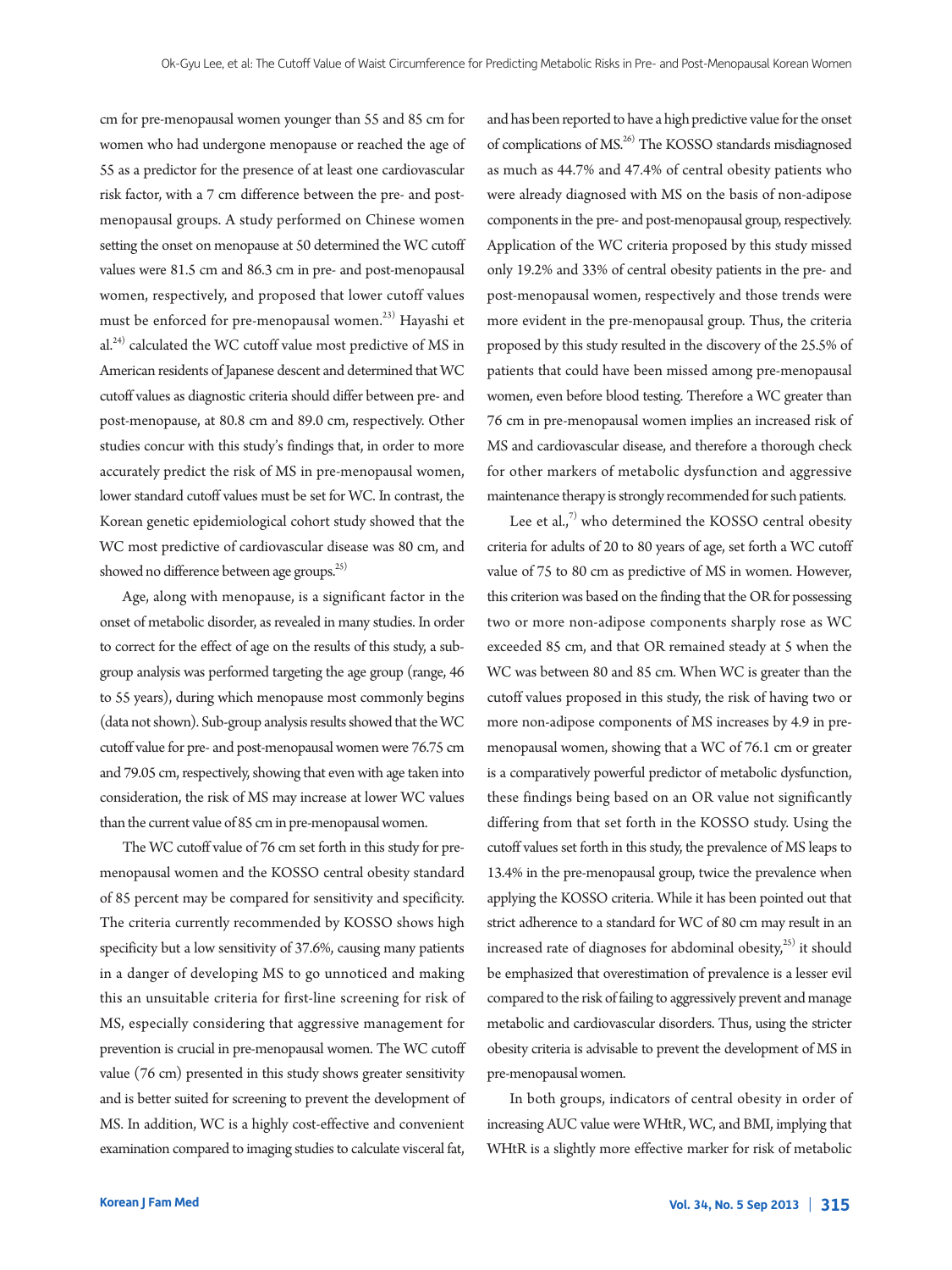dysfunction. Many other studies on the predictive value of these indicators confirm the superiority of WHtR to other indicators in predicting metabolic dysfunction<sup>27,28)</sup> as well as cardiovascular risk.29) Indeed, common sense tells us that it is difficult to assign the same meaning to identical waist measurements on individuals of different heights, and it has been proposed that the WHtR has greater power to determine bodily fat distribution and accumulation of visceral fat.<sup>28)</sup> The WHtR also has the advantage of fluctuating little between the sexes compared to WC, and is also not affected greatly by age, unlike BMI.<sup>30)</sup> BMI does not take WC into account and does not reflect the degree of central obesity (known to be a greater risk factor for cardiovascular disease than other types of obesity), or variations in physique according to muscle mass or height. Therefore, it is recommended that primary physicians take the WHtR in addition to WC measurements in order to improve the prediction accuracy of MS, and that further studies be conducted on the value of the WHtR.

This study made use of a representative sample of the general population, by way of the KNHANES, and therefore the subject group used for this experiment can be said to more accurately represent the general Korean female population. The study used results from the more recent 2010 KNHANES as opposed to resources from 1998, making this study more reflective of the current epidemiological status of Korean women. However, this study relied heavily on respondents to reply accurately to survey questions as well as on simplistic anthropometric measurements and did not take into account visceral fat levels as accurately measured by computed tomography or magnetic resonance imaging, or confirm menopause by measuring circulating levels of sex hormones. And because of the limitations of statistical programs, 'complex samples analysis' could not be performed for ROC curve analysis. As a cross-sectional study, this study also has its drawbacks, pointing out the need for future longitudinal studies to elucidate the relationship between markers of central obesity and onset of cardiovascular disease.

Central obesity can be a more effective predictive tool in screening for metabolic risk factors in pre-menopausal women than post-menopausal women. Pre-menopausal women whose WC was lower than the current standard of 85 cm can still be at risk for metabolic dysfunction. Considering that pre-menopausal women have a longer life expectancy than post-menopausal women, early detection and management of metabolic risks is

all the more crucial. Therefore, more stringent central obesity criteria are needed in pre-menopausal women for preventing MS. Primary medical personnel have to consider the possibility of MS risks in pre-menopausal patients presenting with WC lower than the current standard of 85 cm, and must take steps to further assess the possibility of other risk factors.

# CONFLICT OF INTEREST

No potential conflict of interest relevant to this article was reported.

# REFERENCES

- 1. Alberti KG, Zimmet P, Shaw J; IDF Epidemiology Task Force Consensus Group. The metabolic syndrome: a new worldwide definition. Lancet 2005;366:1059-62.
- 2. Wilson PW, D'Agostino RB, Parise H, Sullivan L, Meigs JB. Metabolic syndrome as a precursor of cardiovascular disease and type 2 diabetes mellitus. Circulation 2005;112:3066-72.
- 3. Cikim AS, Ozbey N, Orhan Y. Relationship between cardiovascular risk indicators and types of obesity in overweight and obese women. J Int Med Res 2004;32:268-73.
- 4. Alberti KG, Zimmet PZ. Definition, diagnosis and classification of diabetes mellitus and its complications. Part 1: diagnosis and classification of diabetes mellitus provisional report of a WHO consultation. Diabet Med 1998;15:539-53.
- 5. Expert Panel on Detection, Evaluation, and Treatment of High Blood Cholesterol in Adults. Executive Summary of The Third Report of The National Cholesterol Education Program (NCEP) Expert Panel on Detection, Evaluation, And Treatment of High Blood Cholesterol In Adults (Adult Treatment Panel III). JAMA 2001;285:2486-97.
- 6. World Health Organization; International Association for the Study of Obesity; International Obesity Task Force. The Asia-Pacific perspective: redefining obesity and its treatment. Sydney: Health Communications Australia; 2000.
- 7. Lee SY, Park HS, Kim DJ, Han JH, Kim SM, Cho GJ, et al. Appropriate waist circumference cutoff points for central obesity in Korean adults. Diabetes Res Clin Pract 2007;75:72-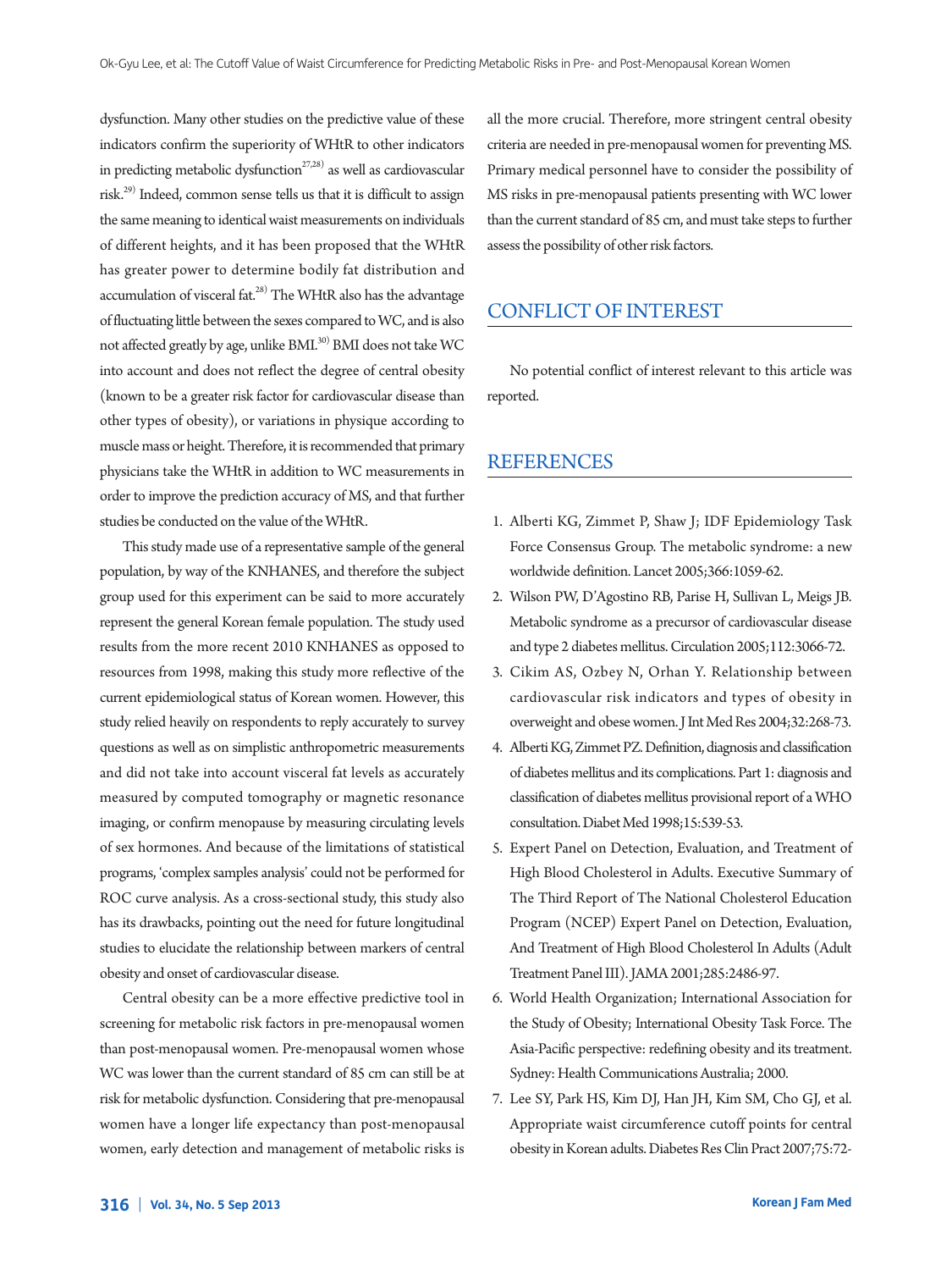80.

- 8. Lim S, Shin H, Song JH, Kwak SH, Kang SM, Won Yoon J, et al. Increasing prevalence of metabolic syndrome in Korea: the Korean National Health and Nutrition Examination Survey for 1998-2007. Diabetes Care 2011;34:1323-8.
- 9. Ministry of Health Welfare. Korea health statistics 2010: Korea National Health and Nutrition Examination Survey (KNHANES V-1). Seoul: Ministry of Health Welfare; 2010.
- 10. Hall G, Collins A, Csemiczky G, Landgren BM. Lipoproteins and BMI: a comparison between women during transition to menopause and regularly menstruating healthy women. Maturitas 2002;41:177-85.
- 11. Lovejoy JC, Champagne CM, de Jonge L, Xie H, Smith SR. Increased visceral fat and decreased energy expenditure during the menopausal transition. Int J Obes (Lond) 2008;32:949- 58.
- 12. Torng PL, Su TC, Sung FC, Chien KL, Huang SC, Chow SN, et al. Effects of menopause and obesity on lipid profiles in middle-aged Taiwanese women: the Chin-Shan Community Cardiovascular Cohort Study. Atherosclerosis 2000;153:413- 21.
- 13. Chu FL, Hsu CH, Jeng C. Low predictability of anthropometric indicators of obesity in metabolic syndrome (MS) risks among elderly women. Arch Gerontol Geriatr 2012;55:718-23.
- 14. Korea Centers for Disease Control and Prevention. The Fourth National Health and Nutrition Examination Survey (KHANES V-1). Cheongwon: Korea Centers for Disease Control and Prevention; 2010.
- 15. Perkins NJ, Schisterman EF. The inconsistency of "optimal" cutpoints obtained using two criteria based on the receiver operating characteristic curve. Am J Epidemiol 2006;163:670- 5.
- 16. Youden WJ. Index for rating diagnostic tests. Cancer 1950;3: 32-5.
- 17. Seo JA, Kim BG, Cho H, Kim HS, Park J, Baik SH, et al. The cutoff values of visceral fat area and waist circumference for identifying subjects at risk for metabolic syndrome in elderly Korean: Ansan Geriatric (AGE) cohort study. BMC Public Health 2009;9:443.
- 18. Kim HI, Kim JT, Yu SH, Kwak SH, Jang HC, Park KS, et al. Gender differences in diagnostic values of visceral fat area and

waist circumference for predicting metabolic syndrome in Koreans. J Korean Med Sci 2011;26:906-13.

- 19. Eshtiaghi R, Esteghamati A, Nakhjavani M. Menopause is an independent predictor of metabolic syndrome in Iranian women. Maturitas 2010;65:262-6.
- 20. Lee JS, Auyeung TW, Leung J, Kwok T, Leung PC, Woo J. Physical frailty in older adults is associated with metabolic and atherosclerotic risk factors and cognitive impairment independent of muscle mass. J Nutr Health Aging 2011;15: 857-62.
- 21. Kannel WB, Wilson PW. Risk factors that attenuate the female coronary disease advantage. Arch Intern Med 1995;155:57- 61.
- 22. Lee KM. Waist circumference as a screening tool for cardiovascular risk factors in Korea: evaluation of receiver operating characteristics (ROC). J Korean Acad Fam Med 2000;21:395-405.
- 23. Bao Y, Lu J, Wang C, Yang M, Li H, Zhang X, et al. Optimal waist circumference cutoffs for abdominal obesity in Chinese. Atherosclerosis 2008;201:378-84.
- 24. Hayashi T, Boyko EJ, McNeely MJ, Leonetti DL, Kahn SE, Fujimoto WY. Minimum waist and visceral fat values for identifying Japanese Americans at risk for the metabolic syndrome. Diabetes Care 2007;30:120-7.
- 25. Baik I, Shin C. Optimal waist circumference for the prevention of cardiovascular disease. Korean J Community Nutr 2010;15: 275-83.
- 26. Takami R, Takeda N, Hayashi M, Sasaki A, Kawachi S, Yoshino K, et al. Body fatness and fat distribution as predictors of metabolic abnormalities and early carotid atherosclerosis. Diabetes Care 2001;24:1248-52.
- 27. Shao J, Yu L, Shen X, Li D, Wang K. Waist-to-height ratio, an optimal predictor for obesity and metabolic syndrome in Chinese adults. J Nutr Health Aging 2010;14:782-5.
- 28. Hsieh SD, Muto T. Metabolic syndrome in Japanese men and women with special reference to the anthropometric criteria for the assessment of obesity: proposal to use the waist-toheight ratio. Prev Med 2006;42:135-9.
- 29. Schneider HJ, Glaesmer H, Klotsche J, Bohler S, Lehnert H, Zeiher AM, et al. Accuracy of anthropometric indicators of obesity to predict cardiovascular risk. J Clin Endocrinol